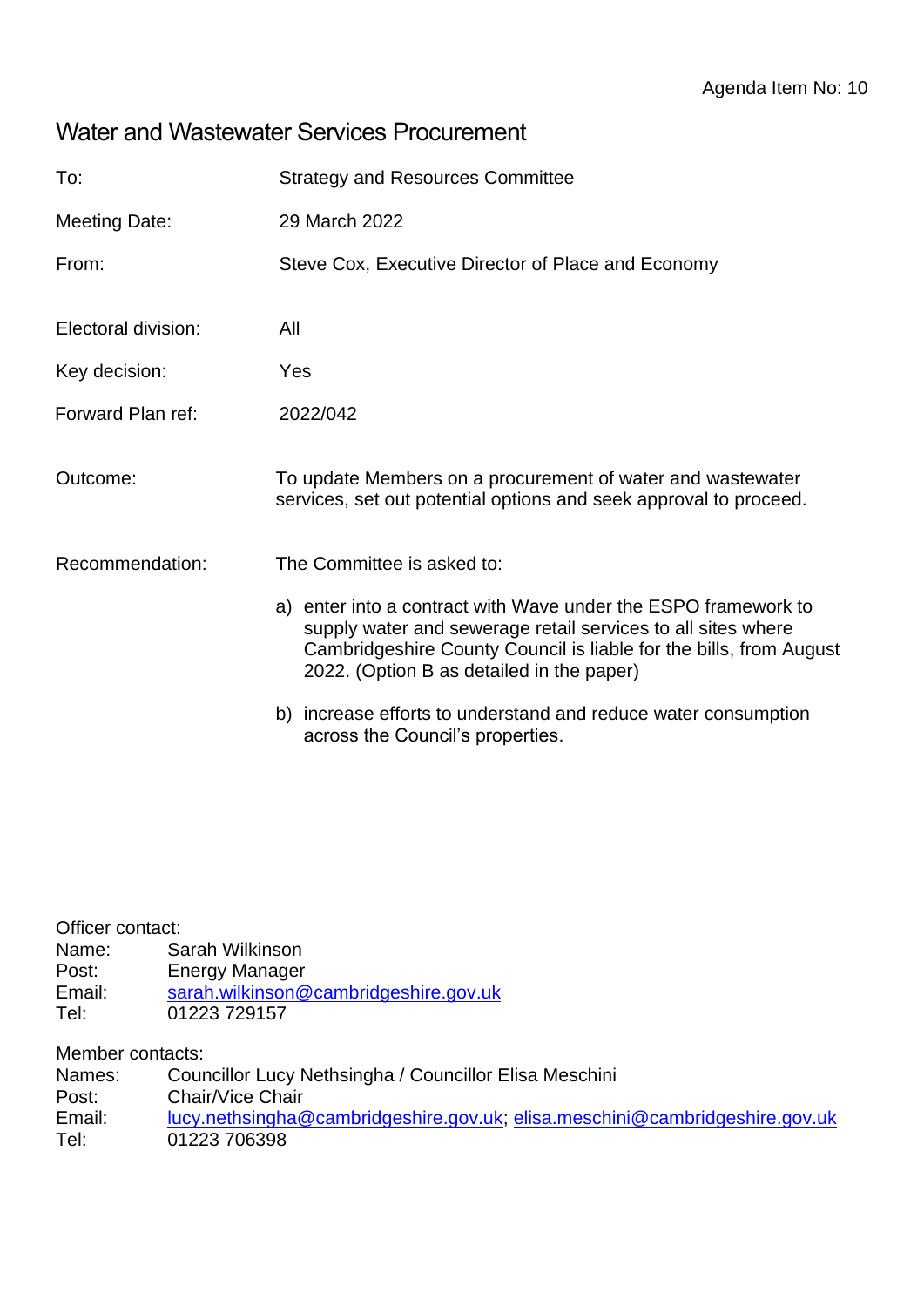# 1. Background

- 1.1. Cambridgeshire County Council is responsible for water and wastewater (i.e. sewerage and drainage) bills at approximately 113 sites, including offices, libraries, community centres and farms. The Council spends approximately £160k on these services per year and in total uses approximately 85,000m<sup>3</sup> of water per year across all sites.
- 1.2. The water retail market for non-households was opened to competition in England on 1<sup>st</sup> April 2017; meaning that businesses, charities and public sector organisations are now able to shop around and switch retail service provider for their water and wastewater services – similar to the electricity and gas markets. There are currently 19 different licensed retailers serving non-household customers with premises in England. These are a mixture of water company subsidiaries and new entrant independent companies. These retailers now provide all meter reading, billing, account management and customer service functions to all non-household premises. 'Wholesale' regional water companies still maintain the physical supply, treatment and networks infrastructure (and continue to provide retail services to household customers).
- 1.3. In July 2019, the Commercial and Investment Committee unanimously agreed for Cambridgeshire County Council to progress with a water services procurement in early 2020. The Council participated in an aggregated secondary competition under the Crown Commercial Services (CCS) Water, Wastewater and Ancillary Services (RM3790) framework in 2020. Castle Water Ltd were the successful supplier, and the Council entered into a contract with Castle Water to supply all Council premises with water and wastewater services for a period of two years commencing 1<sup>st</sup> August 2020, with an option to extend for a further one year period.
- 1.4. The Council approved its updated Climate Change and Environment Strategy in February 2022, which includes a strategic priority of water management, water availability/security and flood risk. This recognises that we are in a water scarce region and includes a commitment in our action plan to minimise water waste.

#### 2. Main Issues

- 2.1 Customer service. Since switching to Castle Water, the Council has encountered a number of customer service issues and has had cause to raise formal complaints on multiple occasions. The problems have included long delays in receiving bills, threats of debt collection action in situations where the Council was not in debt and had not received correct bills, incorrectly formatted documents, and issues with access to and functionality of their online portal system. 18 months into the 2-year contract, the majority of the issues have now been resolved, and communications and billing have generally improved, but it has been resource intensive for officers to manage, and some billing issues are still occurring from time to time. (None of these issues have had any effect on the physical supply of water and wastewater services to our sites.)
- 2.2 Cambridgeshire County Council is not the only customer to have had cause to complain, with the Consumer Council for Water (CCW) noting in its recent report that Castle Water and another retailer, Water Plus, between them accounted for 7 out of 10 of all written complaints to water retailers by non-household customers in 2020-21. Castle Water were the second worst performing retailer on this measure with 69.9 written complaints per 10,000 SPIDs (number of supply points served). The worst was Water Plus with 88.2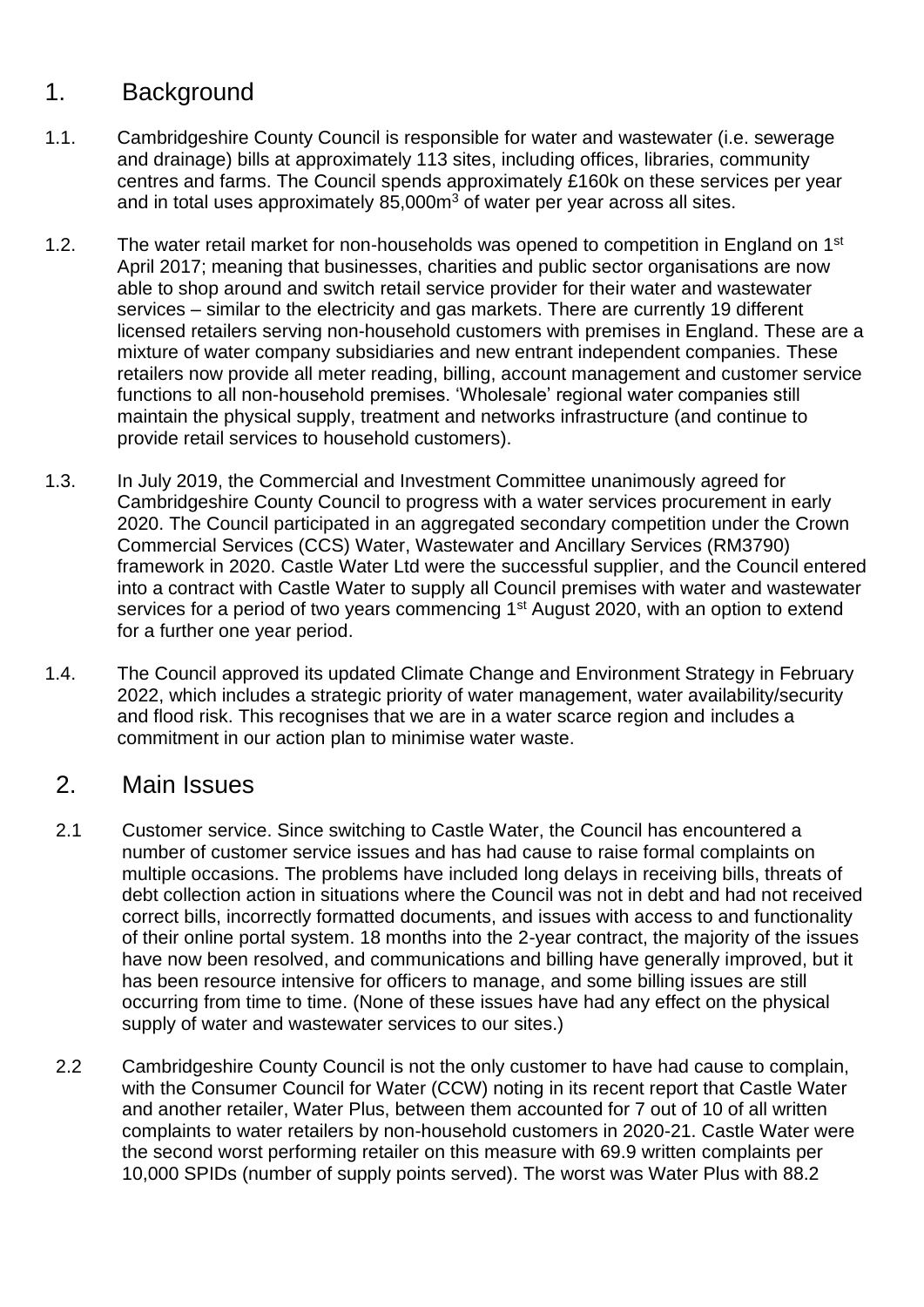complaints per 10,000 SPIDs. Wave received less than half that number with 32.7 complaints per 10,000 SPIDs. The retailer with the lowest number of written complaints was First Business Water with 0.0 complaints per 10,000 SPIDs (rounded).

- 2.3 Pricing. Costs of water and wastewater services for non-household customers are made up of a wholesale element and a retail element. In general, wholesale charges make up 90% to 97% of the total price paid for water and wastewater services by non-household customers in England. Many retailers set their tariffs on a 'wholesale plus %' method, and margins for retailers in this market are small. The wholesale charges are regulated by Ofwat, fixed by the wholesaler, passed on by the retailer and are the same no matter which supplier we use. For that reason, overall prices will vary relatively little from one supplier to another.
- 2.4 For customers not in a contract or "in the absence of otherwise agreed terms", retailers may set their tariffs up to a maximum 'default tariff' rate which is set by the regulator, Ofwat, through the Retail Exit Code (REC). This code specifies price caps for all but the very largest of water users. These price caps would apply to all of the Council's sites if we were not in a contract.
- 2.5 The overall difference in costs between the highest and lowest priced supplier tariffs is likely to be very small. Pricing is therefore not a strong incentive to switch suppliers.
- 2.6 Greater financial savings are more likely to be realised by reducing water consumption than by switching suppliers. It is therefore beneficial to seek a supplier able to help the Council better understand and monitor water consumption across our property portfolio, identify high water using sites and detect any potential leaks earlier.
- 2.7 Reducing our water consumption would also be beneficial for the environment, both directly, by helping balance water demand to available supply, and indirectly, by reducing the associated carbon footprint of water supply and treatment. Last year the Environment Agency categorised Cambridgeshire as "seriously water stressed", so there is a challenge in our region to manage the balance of water supply and demand. In 2020-21, the carbon footprint associated with the supply and treatment of the water and wastewater supplies used by the Council was estimated at 46 tonnes  $CO<sub>2</sub>$  equivalent. This does not include carbon emissions associated with energy used to heat water.
- 2.8 Contract period. Our current contract ends on 31<sup>st</sup> July 2022, unless we opt to extend it for a further one year period. If we did nothing, the contract would end on 31<sup>st</sup> July 2022. Following that date, Castle Water would continue to be our supplier until such time as we elected to switch to a new supplier, but no contract would be in place. This means that prices and service levels would revert to the default levels.
- 2.9 Procurement options. There are various options for procuring a water and wastewater retailer to supply our premises from August 2022 onwards. Three potential routes to procurement have been identified.
- 2.10 Option A would be to effectively delay this decision for a year and extend the existing contract with Castle Water for a further one year period. The minimum written notice period to the supplier in respect of an extension is 30 days. The maximum period of such an extension would be one year. Therefore this would extend our contract until 31<sup>st</sup> July 2023. A decision to select one of the following alternative options would then need to be made in early 2023.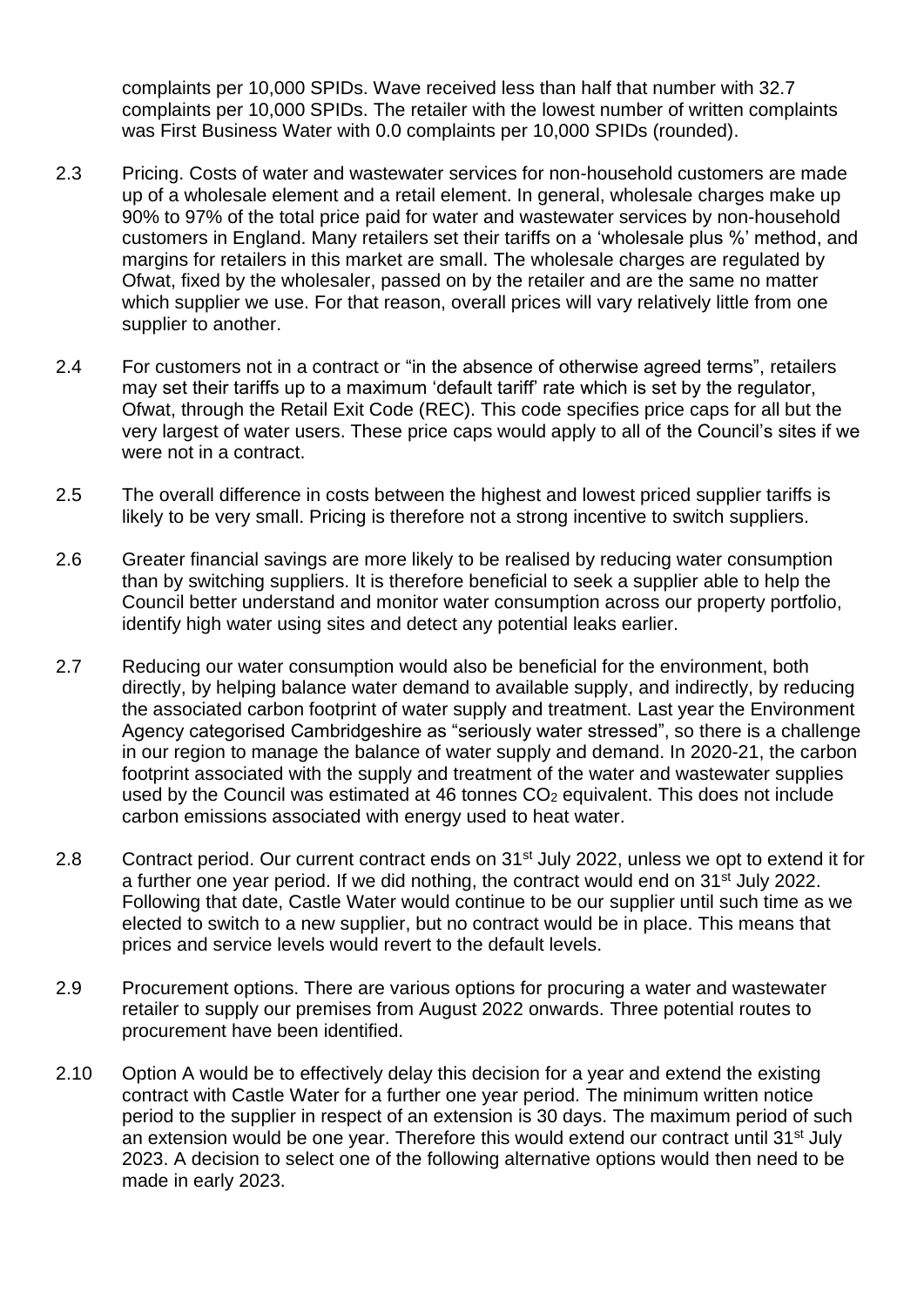- 2.11 Option B is to enter a new contract under the Eastern Shires Purchasing Organisation (ESPO) framework. This option was not available to us in 2020 as that framework did not exist then but is now an option. The ESPO framework is a joint procurement between public sector buying organisation partners ESPO, TEC, West Mercia Energy and YPO. The ESPO framework went live on 01/11/2020 and runs until 31/10/2024. The framework enables access to services through direct award with pre-agreed terms and conditions and is free to access. There is a single supplier on this framework, which is Wave Utilities ("Wave"). Wave is the trading name of Anglian Water Business (National) Limited, a joint venture between the business retail arms of Anglian Water and Northumbrian Water. This framework is open to all public sector organisations.
- 2.12 The Council is a member authority of ESPO so would benefit indirectly from making use of this framework.
- 2.13 Another advantage of this option is that there would be no need for the Council to run any procurement process, because ESPO and their other partners have already run a complete procurement process that is fully compliant with UK procurement law. This would save considerable time and resource.
- 2.14 The ESPO framework package on offer from Wave includes a dedicated account manager and a range of billing and payment options. Wave's 'Active Water Management'® service to monitor water consumption is also included in the framework rates at no additional cost. This can potentially provide savings by spotting high or unusual consumption early, that may indicate leaks. This service is likely to be beneficial to the Council. Information on pricing from Wave and further details of the procurement under the ESPO framework are in confidential Appendix A.
- 2.15 Option C is to take part in an aggregated competition under the Crown Commercial Services (CCS) framework. This is the same as what we did in 2020. The CCS framework, (unlike the ESPO one), does not allow for direct award and requires a secondary competition. The next aggregated e-auction takes place in April 2022. The award details (winning supplier, % margin, price per site and order form) will be issued following that. A contract would be for a period of two years. We will not know the pricing for option C, or who the successful supplier would be, until mid-late April 2022. This option therefore has more steps in the process and more unknown factors at this stage. The switching process would be the same for either option B or C, unless the winning supplier for option C was Castle Water again, in which case no switching would be required.

#### 3 Alignment with corporate priorities

3.1 Communities at the heart of everything we do

There are no significant implications for this priority.

3.2 A good quality of life for everyone

There are no significant implications for this priority.

3.3 Helping our children learn, develop and live life to the full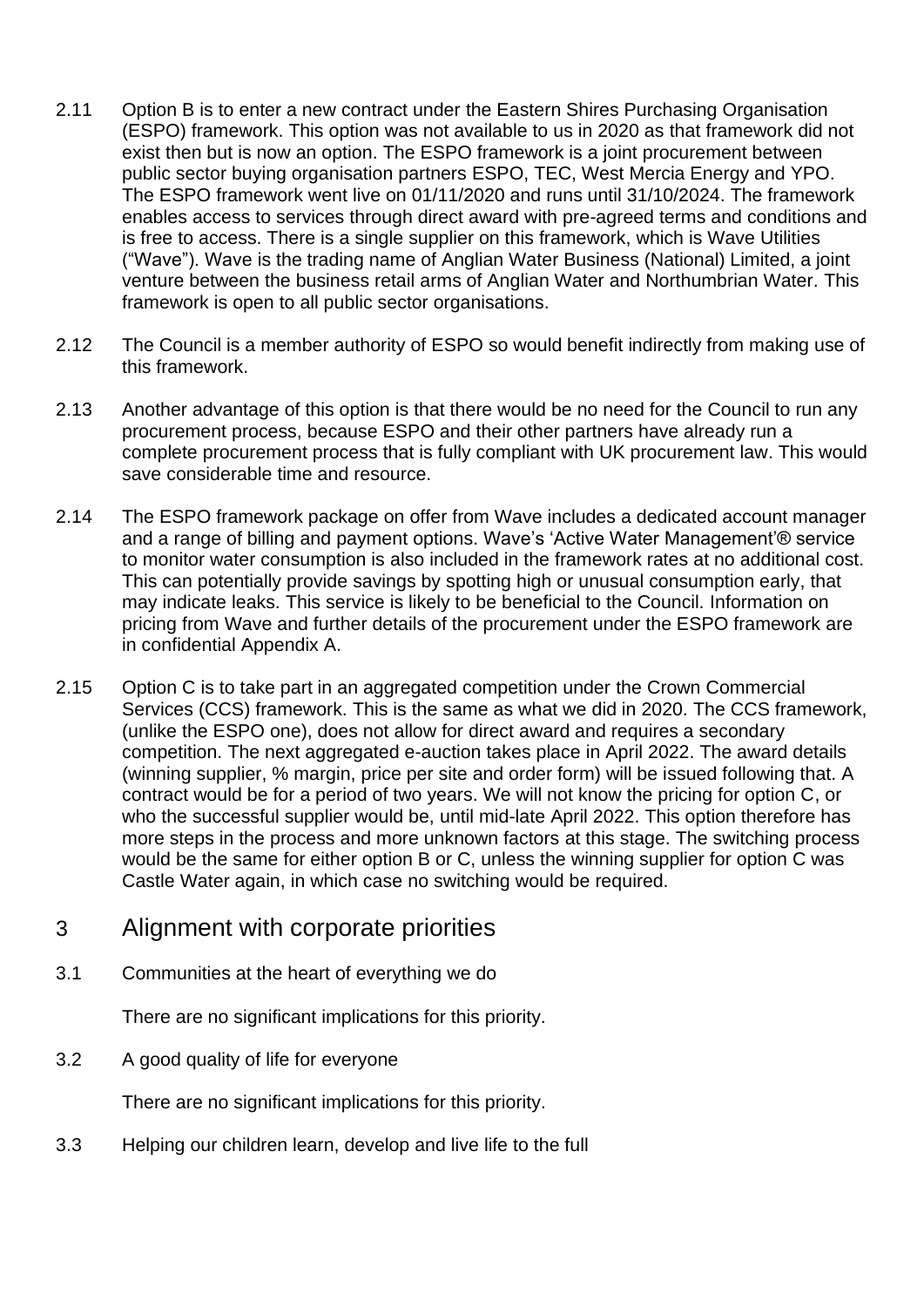There are no significant implications for this priority.

3.4 Cambridgeshire: a well-connected, safe, clean, green environment

The following bullet points set out details of implications identified by officers:

- Having a reliable supply of water and wastewater services is essential to keep our buildings operational. Although the physical services would be the same no matter who our retailer was, the retail service can be helpful in aiding swift resolution should any supply issues occur.
- 3.5 Protecting and caring for those who need us

There are no significant implications for this priority.

## 4 Significant Implications

- 4.1 Resource Implications The following bullet points set out details of significant implications identified by officers:
	- Total revenue expenditure of approx. £160k per year. This is within existing budgets.
	- Prices and more details are in the confidential appendix.
- 4.2 Procurement/Contractual/Council Contract Procedure Rules Implications The report above sets out details of significant implications in paragraphs 2.9 to 2.15, with further details in the confidential appendix.
- 4.3 Statutory, Legal and Risk Implications There are no significant implications within this category.
- 4.4 Equality and Diversity Implications There are no significant implications within this category.
- 4.5 Engagement and Communications Implications There are no significant implications within this category.
- 4.6 Localism and Local Member Involvement There are no significant implications within this category.
- 4.7 Public Health Implications There are no significant implications within this category.
- 4.8 Environment and Climate Change Implications on Priority Areas:
- 4.8.1 Implication 1: Energy efficient, low carbon buildings. Positive/neutral/negative Status: Positive Explanation: Reducing water consumption will have a small but positive effect on reducing the Council's scope 3 (indirect) carbon emissions, as detailed in paragraph 2.7.
- 4.8.2 Implication 2: Low carbon transport. Positive/neutral/negative Status: Neutral Explanation: No impact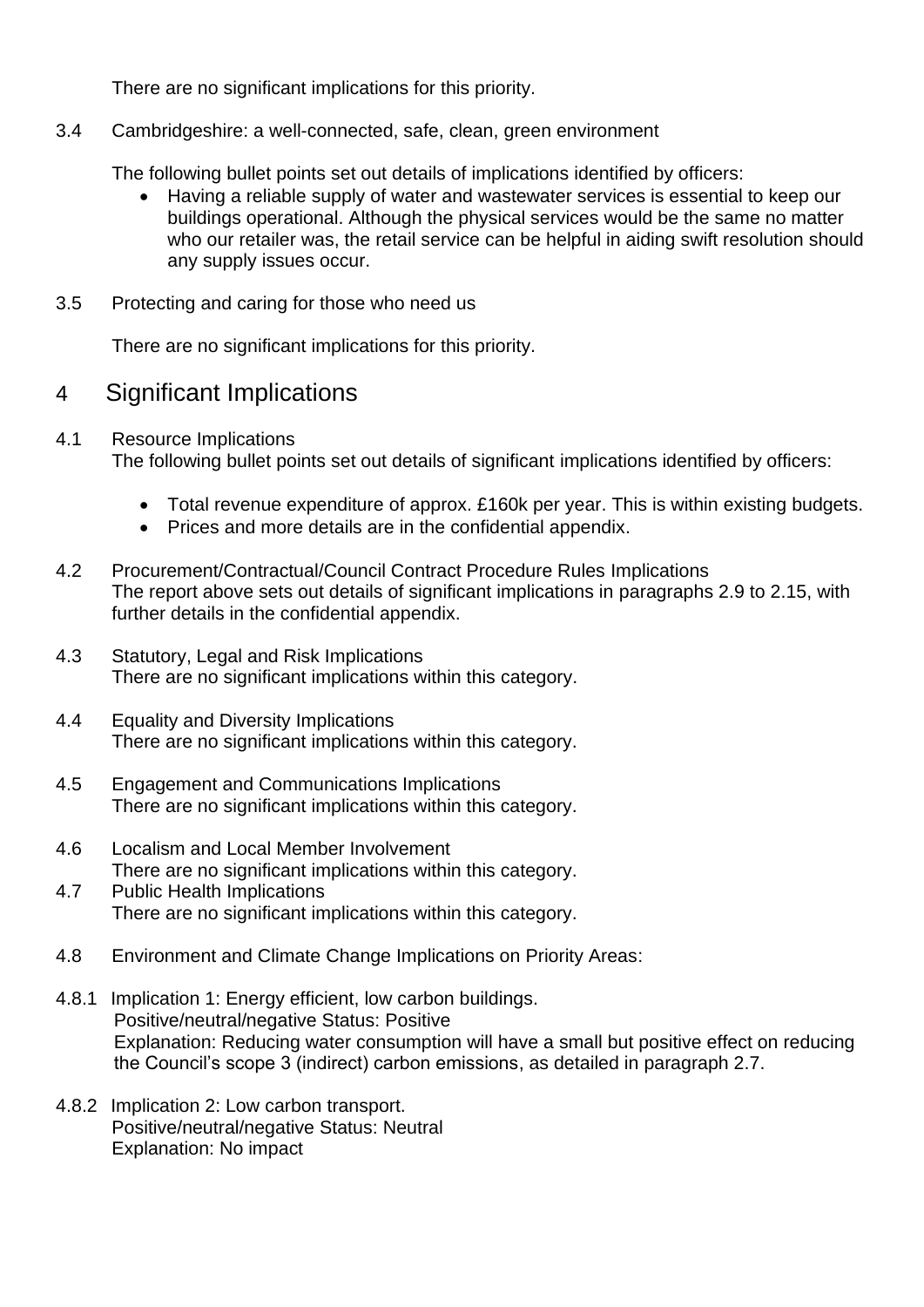- 4.8.3 Implication 3: Green spaces, peatland, afforestation, habitats and land management. Positive/neutral/negative Status: Neutral Explanation: No impact
- 4.8.4 Implication 4: Waste Management and Tackling Plastic Pollution. Positive/neutral/negative Status: Neutral Explanation: No impact
- 4.8.5 Implication 5: Water use, availability and management: Positive/neutral/negative Status: Positive Explanation: A good water retailer can help the Council to reduce its water consumption through advising on leakage detection and water efficiency services, as well as presenting bills in a way that allows the Council to easily spot changes to consumption. Further explanation is in paragraph 2.7.
- 4.8.6 Implication 6: Air Pollution. Positive/neutral/negative Status: Neutral Explanation: No impact
- 4.8.7 Implication 7: Resilience of our services and infrastructure, and supporting vulnerable people to cope with climate change. Positive/neutral/negative Status: Neutral Explanation: No impact

Have the resource implications been cleared by Finance? Yes Name of Financial Officer: Stephen Howarth

Have the procurement/contractual/ Council Contract Procedure Rules implications been cleared by the Head of Procurement? Yes Name of Officer: Clare Ellis

Has the impact on statutory, legal and risk implications been cleared by the Council's Monitoring Officer or LGSS Law? Yes Name of Legal Officer: Fiona McMillan

Have the equality and diversity implications been cleared by your Service Contact? Yes Name of Officer: Elsa Evans

Have any engagement and communication implications been cleared by Communications? Yes

Name of Officer: Bethan Griffiths

Have any localism and Local Member involvement issues been cleared by your Service Contact? Yes Name of Officer: Sheryl French

Have any Public Health implications been cleared by Public Health? Yes Name of Officer: Jyoti Atri